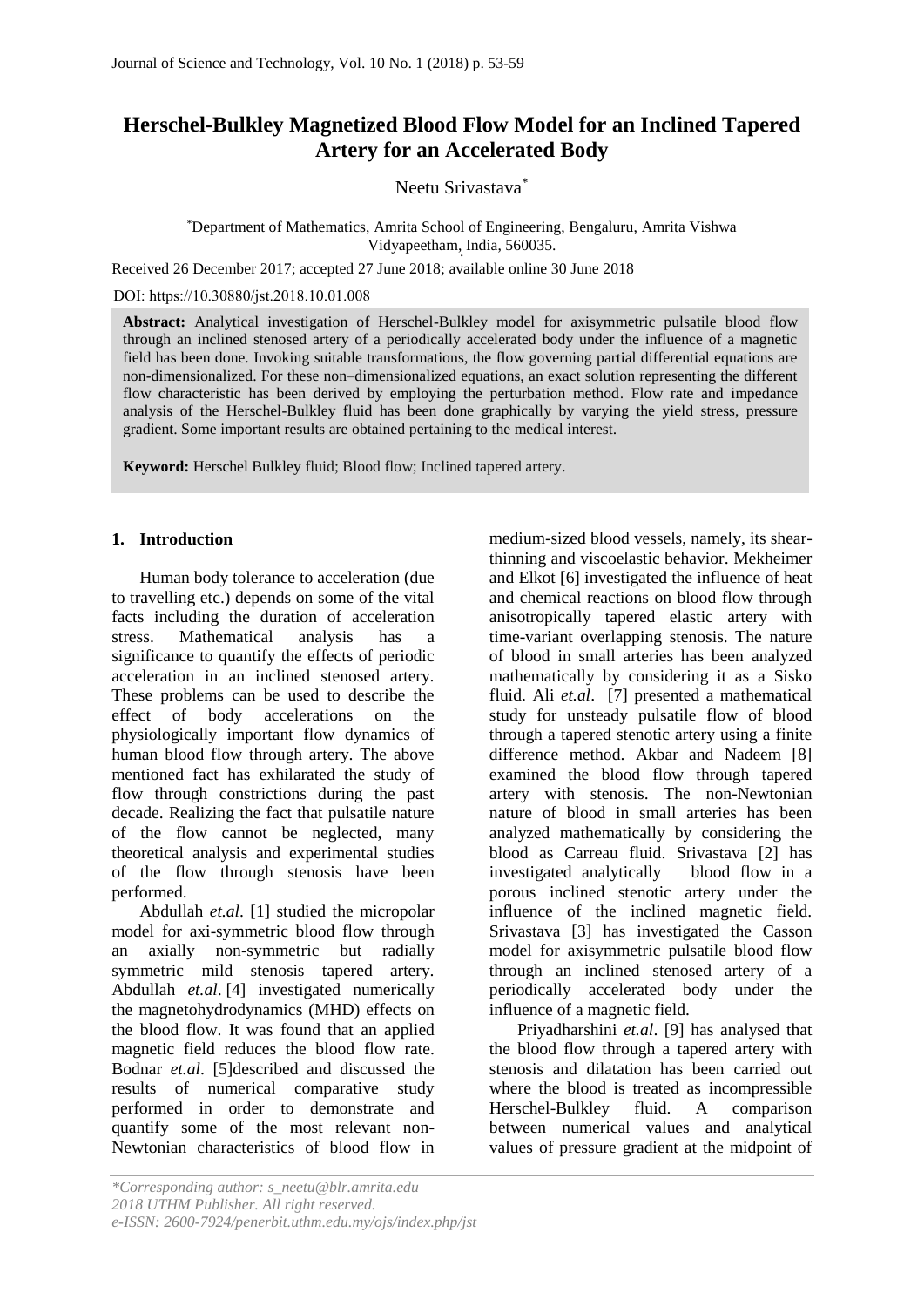stenotic region shows that the analytical expressions for pressure gradient works well for the values of yield stress till 2.4. [Sriyab](https://www.ncbi.nlm.nih.gov/pubmed/?term=Sriyab%20S%5BAuthor%5D&cauthor=true&cauthor_uid=25587350) [10] has derived the expressions for velocity, plug flow velocity, wall shear stress, and the flux flow rate for the Herschel Bulkley fluid model. Singh [11] developed a mathematical model for studying the magnetic field effect on blood flow through an axially non-symmetric but radially symmetric atherosclerotic artery. Herschel-Bulkley equation has been taken to represent the non-Newtonian character of blood. The response of magnetic field, stenosis height, shape parameter on velocity, volumetric flow rate in stenotic section and wall shear stress at the surface of stenosis are revealed analytically and graphically

With this motivation and purpose, a mathematical model for Herschel-Bulkley fluid through stenosed inclined artery of an accelerated body in the presence of an inclined magnetic field has been considered. In this paper, an attempt has been made to derive and study the physiologically important flow quantities such as volumetric flow rate, impedance for blood flow in an artery by modeling blood as Herschel–Bulkley fluid. The physical quantities involved in the problem are non-dimensionalized and the expressions for flow quantities such as velocity, flow-rate, wall shear stress and longitudinal impedance of the artery are obtained for pulsatile flow. Assuming that the stenoses are mild, analytical solutions have been obtained, using the perturbation method.

### **2. Mathematical Formulation**

Consider an axially symmetric, laminar, pulsatile, and fully developed flow of blood (assumed to be incompressible) in the axial direction through a circular narrow artery with constriction. The constriction in the artery is assumed as due to the formation of stenosis in the lumen of the artery and is considered as mild. In this study, we consider the shape of the stenosis, as asymmetric. The geometry of segment of a narrow artery with asymmetric shape of mild stenosis is shown in Fig. 1(a). The segment of the artery under study has been considered to be long enough so that the entrance, end, and special wall effects can be neglected. Due to the presence of the stenosis in the lumen of the segment of the artery, it is appropriate to treat the segment of the

stenosed artery under study as rigid walled. Assume that there is periodical body acceleration in the region of blood flow and blood is modelled as non-Newtonian fluid model with yield stress. In this study, we use Herschel-Bulkley non-Newtonian fluid models with yield stress. It has to be noted that Herschel-Bulkley fluid model's constitutive equation reduces to the constitutive equation of Newtonian fluid when the yield stress parameter becomes zero. The cylindrical polar coordinate system  $(r, \theta, z)$  has been used to analyze the blood flow.



(b)

Fig.1 (a) Geometry of a stenosed artery and (b) Schematic of tapered artery region.

### **3. Governing Equation and Boundary Condition**

The momentum equations governing the blood flow in the radial and axial directions can be written as:

$$
\overline{\rho_H} \left( \frac{\partial \overline{u_H}}{\partial t} + g \sin \alpha \right) = -\frac{\partial \overline{p}}{\partial z} - \frac{1}{r} \frac{\partial (\overline{r} \overline{u_H})}{\partial \overline{r}} + \n\overline{F}(t) + \mu_0 M \frac{\partial \overline{H}}{\partial \overline{z}} \cos \psi,
$$
\n(1)

$$
\frac{\partial \bar{p}}{\partial \bar{r}} = 0 \tag{2}
$$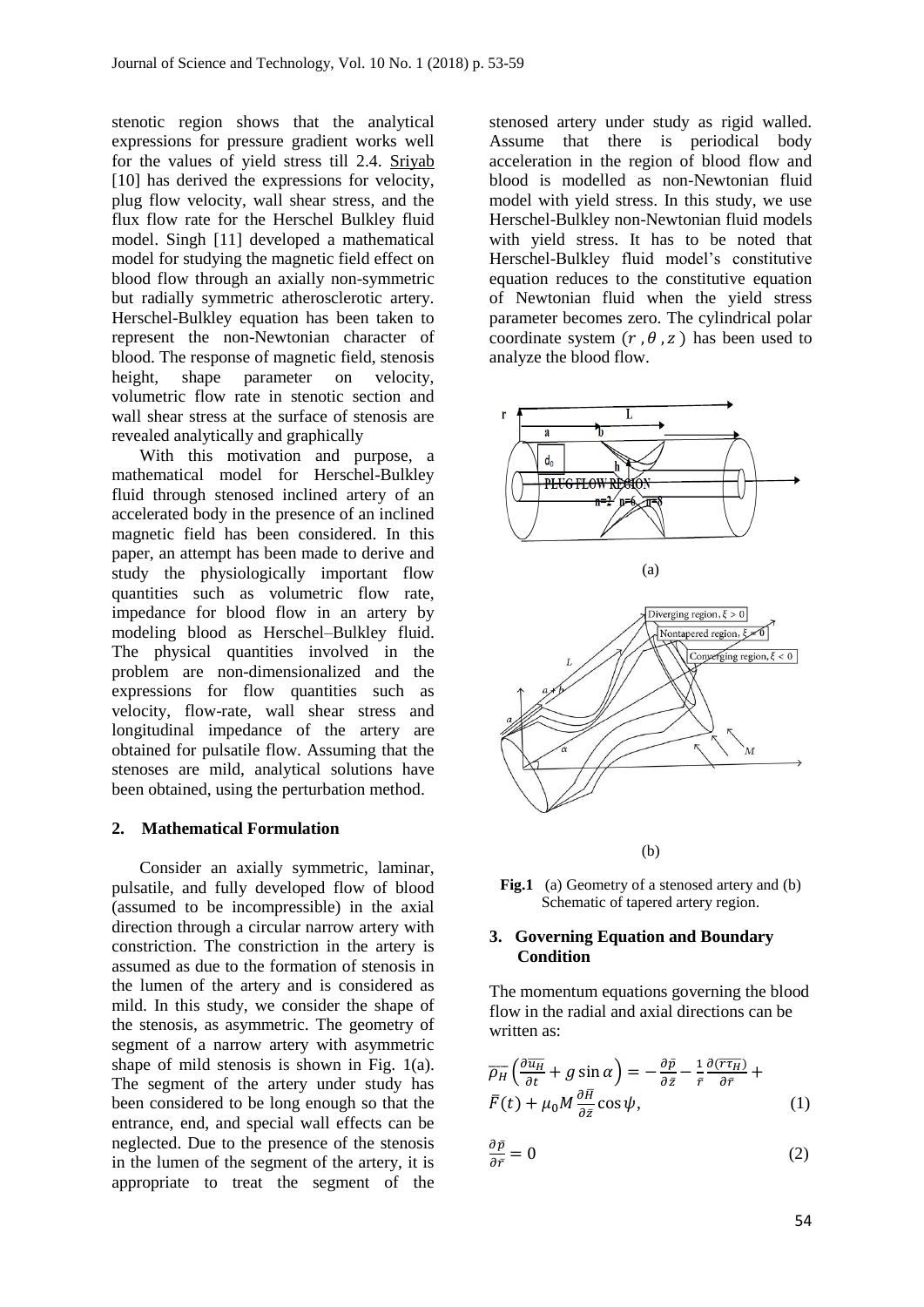where  $\bar{r}$  and  $\bar{z}$  denotes the radial and axial coordinates respectively, is magnetic permeability, M is magnetisation of fluid particles,  $\overline{H}$  is magnetic field intensity,  $\alpha$  is the inclination of artery,  $\psi$  is the angle of inclined magnetic field,  $\overline{P}$  is the pressure,  $\overline{t}$  is the time,  $\overline{\tau_H}$  is the shear stress of the Herschel Bulkley fluid,  $\bar{F}(t)$  is the term which represents the body acceleration and is given by,

$$
\bar{F}(t) = \overline{a_0} \cos(\omega_b t + \phi) \tag{3}
$$

where  $\overline{a_0}$  is the amplitude of the body acceleration,  $\omega_b = 2\pi f_b$ ,  $f_b$  is the frequency in Hz and is assumed to be small so that the wave effect can be neglected,  $\phi$  is the lead angle in with respect to the heart action. Since the blood flow is assumed to be pulsatile, so the pressure gradient can be given as:

$$
-\frac{\partial \bar{p}}{\partial z}(z,t)=\overline{A_0}+\overline{A_1}\cos(\overline{\omega_p t}),
$$

where  $\overline{A_0}$  is the steady component of the pressure gradient,  $\overline{A_1}$  is the amplitude of the pulsatile component of the pressure gradient,  $\overline{\omega_p} = 2\pi \overline{f_p}, \overline{f_p}$  is the frequency in Hz. The constitutive equation for the Herschel-Bulkley fluid is given by,

For 
$$
\overline{\tau_{HB}} \ge \overline{\tau}_y
$$
  
\n
$$
\overline{\tau_{HB}} = \overline{\mu_{HB}} \left( -\frac{\partial \overline{u}_{HB}}{\partial r} (z, t) \right)^{1/n} + \overline{\tau}_y,
$$
\nFor  $\overline{\tau_{HB}} \le \overline{\tau}_y \frac{\partial \overline{u}_{HB}}{\partial \overline{r}} (z, t) = 0,$  (4)

where  $\bar{\tau}_y$  is the yield stress is of the H-B fluid and  $\overline{\mu_{HB}}$  is the coefficient of viscosity of Herschel –Bulkley fluid. The geometry of the asymmetric shape of stenosis in the arterial segment is mathematically represented by;

$$
h(\bar{z}) = d(\bar{z})
$$
  
\n
$$
\begin{cases}\n1 - \bar{G}(b^{m-1}(\bar{z} - \bar{a}) - (\bar{z} - \bar{a})^m), a \le z \le a + b \\
1, \quad \text{otherwise.} \n\end{cases}
$$
\n(5)

where  $\bar{G} = \left(\frac{\bar{\delta}}{\bar{\delta}}\right)$  $\frac{\delta}{R_0 L_0}$ )  $m^{m/(m-1)}$  ,  $d(z) = d_0 +$  $\epsilon$ z and  $\bar{\delta}$  denotes the maximum height of the stenosis at

$$
z = \bar{d} + \frac{\overline{L_0}}{m^{m/(m-1)}},\tag{6}
$$

such that  $\frac{\overline{\delta}}{\overline{R_0}} \ll 1$ ,  $L_0$  is the length of stenosis, d denotes its location,  $\overline{R}(z)$  is the radius of the artery in the stenosed free region,  $R_0$  is the radius of artery in the stenosed region, m is a parameter determining the shape constriction profile and referred to as a shape parameter. The boundary condition for the momentum and constitutive equations for the velocity and shear stress:

At 
$$
\bar{r} = 0
$$
,  $\overline{\tau_{HB}}$  is finite (7)

$$
At \quad \bar{r} = R(z), \, \overline{u_{HB}} = 0. \tag{8}
$$

Introducing the non-dimensional variables as:

$$
z = \frac{\bar{z}}{R_0}, R(z) = \frac{\overline{R(z)}}{R_0}, r = \frac{\bar{r}}{R_0}, t = \overline{\omega}\bar{t}, \omega = \frac{\overline{\omega}\bar{b}}{\overline{\omega}\bar{p}},
$$
  

$$
\delta = \frac{\overline{\delta}}{R_0}, u_{HB} = \frac{4\mu_0 \overline{u_H}}{A_0 R_0^2}, \overline{\tau}_{HB} = \frac{4\mu_0 \overline{\tau}_{HB}}{A_0 R_0}, \theta = 2\frac{\overline{\tau}_y}{A_0 R_0},
$$
  

$$
\overline{\alpha_{HB}}^2 = \frac{\omega R_0^2 \overline{\rho}_{HB}}{\overline{\mu}_{HB}}, e = \frac{\overline{A_1}}{\overline{A_0}}, B = \frac{\overline{a_0}}{\overline{A_0}}, H = \frac{\overline{H}}{H_0}, (9)
$$

where  $\alpha_{HB}$  is the Womersely frequency parameter or pulsatile Reynolds number of Herschel-Bulkley fluid model. Substituting the non-dimensional parameters (9) in the momentum equation (1) and constitutive equation (3) we can have the following equations:

$$
\overline{\alpha_{HB}}^2 \frac{\partial u_{HB}}{\partial t} = 4(1 + e \cos t) + 4B \cos(\omega t + \phi) - \frac{2}{r} \frac{\partial}{\partial r} (r \overline{\tau_{HB}}) + 4F_1 \frac{\partial H}{\partial z} \cos \psi - \frac{Re}{Fr} \sin \alpha,
$$
\n(10)

where 
$$
F_1 = \frac{4MH_0\mu_0}{\rho A_0R_0^2}
$$
, Reynolds number  $Re = \frac{\rho_c R_0 u_0}{\mu_{HB}}$  and Froude number  $Fr = \frac{u_0^2}{gR_0}$ .  
\nFor  $\overline{\tau}_{HB} \ge \theta$   
\n
$$
\overline{\tau}_{HB} = \left(-\frac{1}{2}\frac{\partial \overline{u}_{HB}}{\partial r}(z, t)\right)^{1/n} + \theta,
$$
\nFor  $\overline{\tau}_{HB} \le \theta$   
\n
$$
\frac{\partial \overline{u}_{HB}}{\partial \overline{r}}(z, t) = 0,
$$
\n(11)

Non-dimensional form for the boundary conditions can be re-written as:

$$
At = 0, \overline{\tau_{HB}} \text{ is finite}, \tag{12}
$$

$$
At r = R(z), \overline{u_{HB}} = 0 \tag{13}
$$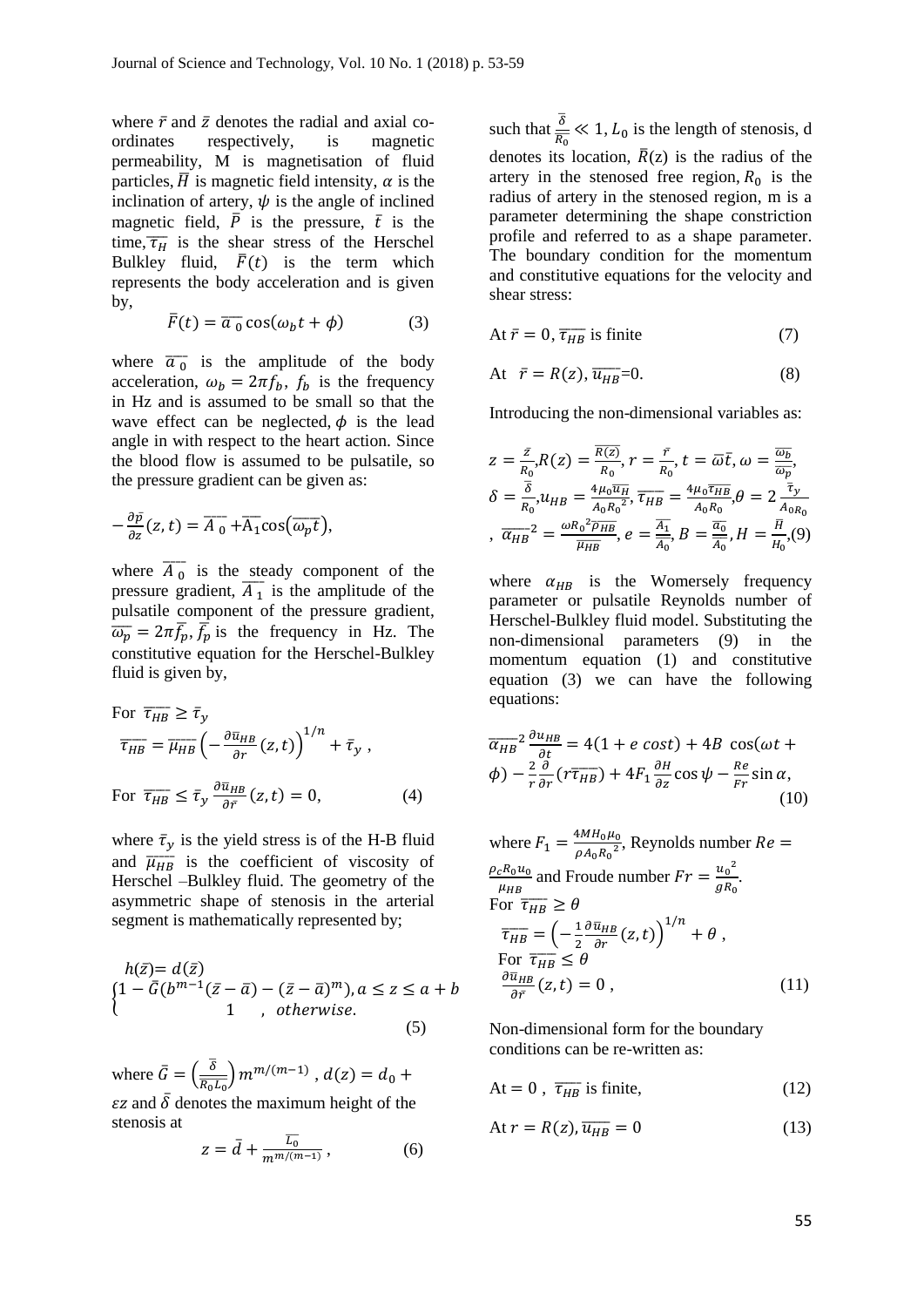The volumetric flow rate can be given by,

$$
Q = 4 \int_0^{R(z)} r u_{HB} \, dr,\tag{14}
$$

where  $Q = \frac{8\mu_{HB}\bar{Q}}{1.5}$  $\frac{8\mu_{HB}Q}{\pi A_0 R_0^4}$ ,  $\overline{Q}$  is the volumetric flow rate. The resistive impedance for the flow can

be written as:

$$
\lambda = \frac{\Delta p}{Q} = \frac{1}{Q} \left[ \int_0^a \Delta p \, dz + \int_a^{a+b} \Delta p \, dz + \int_{a+b}^{L_0} \Delta p \, dz \right],\tag{15}
$$

#### **4. Solution of Equation**

The perturbation method is applied to solve the system of non-linear partial differential equations. Let us expand the velocity in the perturbation series about the square of the pulsatile Reynolds number as below (where  $\overline{\alpha_{HB}}^2 \ll 1$ 

$$
\bar{u}_{HB}(r, z, t) = \bar{u}_{HB0}(r, z, t) + \n\overline{\alpha}_{HB}^2 \bar{u}_{HB1}(r, z, t) + \cdots \dots \dots \dots \dots \dots \tag{16}
$$

Similarly, one can expand the shear stress  $\overline{\tau_{HB}}(r, z, t)$ , the plug core radius  $R_p(z, t)$ , the plug core velocity  $u_p(z,t)$ , and the plug core shear stress  $\overline{\tau_p}(z,t)$ , in terms of  $\overline{\alpha_c}^2$ . Substituting the perturbation series expansions of  $u_{HB}$  and  $\tau_{HB}$  in [9] and then equating the constant term and  $\overline{\alpha_{HB}}^2$  terms respectively one can obtain the first approximation and the second approximation as,

$$
\frac{\partial (r\tau_{HB})}{\partial r} = 2(1 + e \cos t) + 2B \cos(\omega t + \phi) + F_1 \frac{\partial H}{\partial z} \cos \psi - \frac{Re}{Fr} \sin \alpha, \qquad (17)
$$

$$
\frac{\partial (u_{HBO})}{\partial t} = -\frac{2\partial (r\tau_{HBO})}{r\partial r},\tag{18}
$$

Substituting the perturbation series expansions of and in (10) and then equating the constant term and terms respectively one can obtain first approximation and the second approximation as,

$$
-\frac{\partial(u_{HBO})}{\partial r} = 2\tau_{HBO}^{n-1}[\tau_{HBO} - n\theta],\qquad(19)
$$

$$
-\frac{\partial (u_{HB1})}{\partial r} = 2n\tau_{HB0}^{n-2} \tau_{HB1} [\tau_{HB0} - (n-1)\theta], \tag{20}
$$

Applying the perturbation series expansion of  $u_{HR}$  and  $\tau_{HR}$  in the boundary conditions and then equating the constant terms and  $\overline{\alpha_{HB}}^2$ term, we get:

$$
\tau_{HB0}, \tau_{HB1}
$$
 are finite at  $r = 0$ .  
\n $u_{HB0} = 0, u_{HB1} = 0$  at  $r = 0$ . (21)

Solving (18) and (19) with the help of (20) we can have a solution as,

$$
\tau_{p0} = g(t)R_{0p},\tag{22}
$$

$$
\tau_{HB0} = g(t)r,\tag{23}
$$

$$
u_{HBO} = 2[g(t)R]^n R \left[ \frac{1}{n+1} \left\{ 1 - \left(\frac{r}{R}\right)^{n+1} \right\} - \frac{q^2}{R} \left\{ 1 - \left(\frac{r}{R}\right)^n \right\} \right],
$$
\n(24)

$$
u_{p0} = 2[g(t)R]^n R \left[ \frac{1}{n+1} \left\{ 1 - \left( \frac{q^2}{R} \right)^{n+1} \right\} - \frac{q^2}{R} \left\{ 1 - \left( \frac{q^2}{R} \right)^n \right\} \right],
$$
\n(25)

$$
\tau_{p1} = -[g(t)R]^n DR^2 \left[ \frac{n}{2(n+1)} \left( \frac{q^2}{R} \right) - \frac{n-1}{2} \left( \frac{q^2}{R} \right)^2 - \frac{n}{2(n+1)} \left( \left( \frac{q^2}{R} \right)^{n+2} \right) \right],\tag{26}
$$

$$
\tau_{HB1} = -[g(t)R]^n DR^2 \left[ \frac{n}{(n+1)(n+3)} \left\{ \frac{n+3}{2} \left( \frac{r}{R} \right) - \left( \frac{r}{R} \right)^{n+2} \right\} - \frac{n-1}{n+2} \left( \frac{q^2}{R} \right) \left\{ \frac{n+2}{2} \left( \frac{r}{R} \right) - \left( \frac{r}{R} \right)^{n+1} \right\} - \frac{3n(n^2+2n-3)}{2(n+1)(n+3)} \left( \frac{R}{r} \right) \left( \frac{q^2}{R} \right)^{n+3} \right],
$$
 (27)

$$
u_{HB1} =
$$
  
\n
$$
-2n [g(t)R]^{2n-1}DR^3 \left\{ \frac{n}{2(n+1)^2(n+3)} \left\{ (n+1) \frac{n}{2(n+1)(n+2)} \left\{ n+1 \right\} \frac{n}{R} \right\} + \frac{n}{(n+1)(n+2)(n+3)(2n+1)} \left\{ \frac{q^2}{R} \right\} \times \left\{ (n+2)(n+1) \left[ \left(\frac{r}{R}\right)^n + \left(\frac{r}{R}\right)^{n+1} \right] - 2[(2n^3+1) \frac{n^2}{R} + 11n + 3) + (2n^2 + 6n + 3) \left(\frac{r}{R}\right)^{2n+1} \right\} + \frac{(n-1)^2}{2n(n+2)} \left\{ \frac{q^2}{R} \right\}^2 \left\{ (n+1) - (n+2) \left(\frac{r}{R}\right)^n + \left(\frac{r}{R}\right)^{2n} \right\} +
$$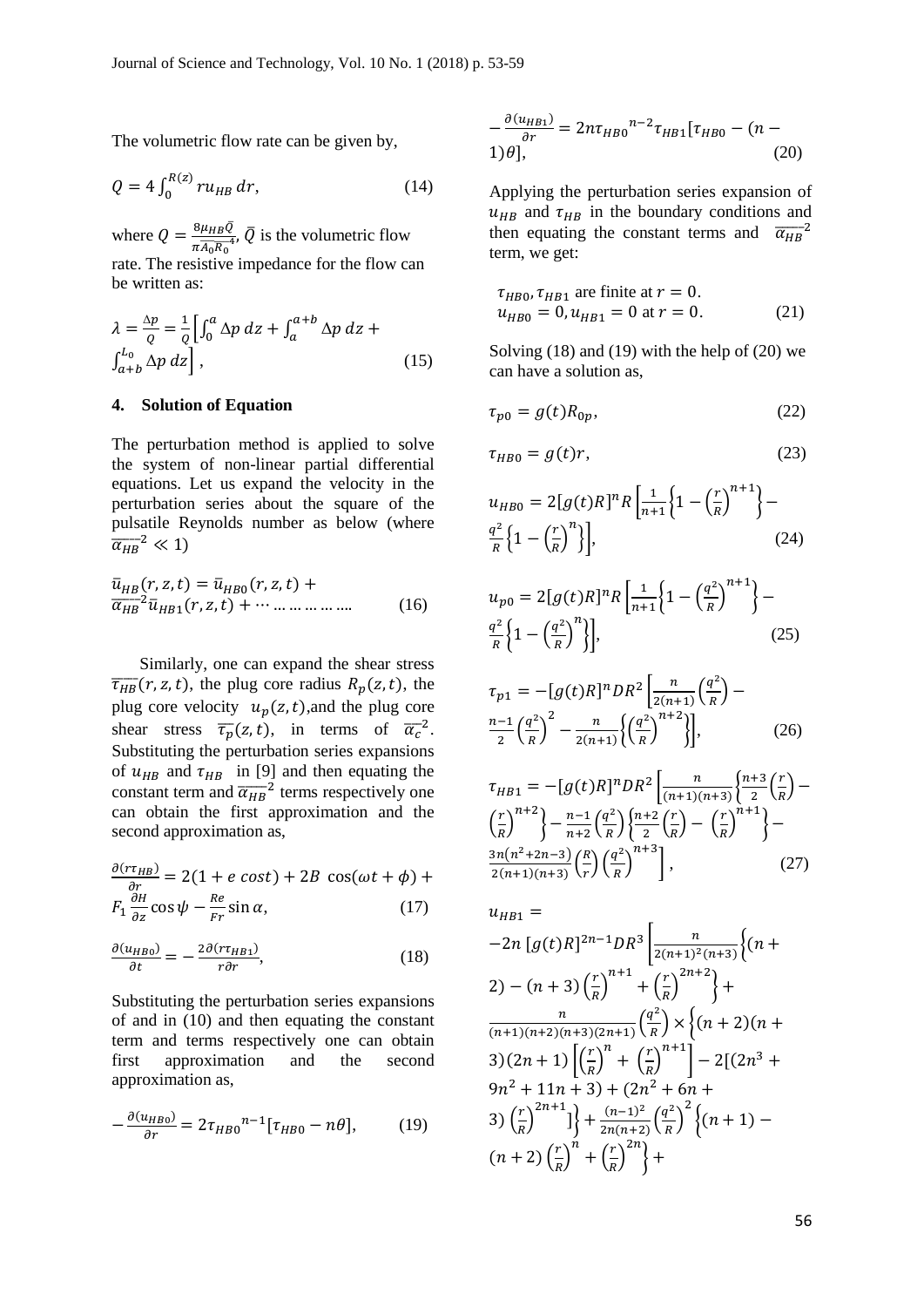$$
\frac{\frac{3n(n^2+2n-2)}{2(n+1)(n+2)(n+3)}\left\{\left(\frac{r}{R}\right)^{n-1}-1\right\}\left(\frac{q^2}{R}\right)^{n+3}}{\frac{3(n-1)(n^2+2n-2)}{2(n+1)(n+2)(n+3)}\left\{1-\left(\frac{r}{R}\right)^{n-2}\right\}\left(\frac{q^2}{R}\right)^{n+4}},\tag{28}
$$

$$
u_{p1} = -2n [g(t)h]^{2n-1} Dh^3 \left[ \frac{n}{2(n+1)^2(n+3)} \left\{ (n+1)^2 (n+3) \left(\frac{q^2}{h}\right)^{n+1} + \left(\frac{q^2}{h}\right)^{2n+2} \right\} + \frac{(n-1)^2}{2(n+1)(n+2)(n+3)(2n+1)} \left(\frac{q^2}{h}\right) \times \left\{ (n+2)(n+3)(2n+1) \left[\left(\frac{q^2}{h}\right)^n + \left(\frac{q^2}{h}\right)^{n+1}\right] - 2[(2n^3 + 9n^2 + 11n + 3) + (2n^2 + 6n + 3) \left(\frac{q^2}{h}\right)^{2n+1}] \right\} + \frac{(n-1)^2}{2n(n+2)} \left(\frac{q^2}{h}\right)^2 \left\{ (n+1) - (n+2) \left(\frac{q^2}{h}\right)^n + \left(\frac{q^2}{h}\right)^{2n+1} \right\} + \frac{3n(n^2+2n-2)}{2(n+1)(n+2)(n+3)} \left\{ \left(\frac{q^2}{h}\right)^{n-1} - 1 \right\} \left(\frac{q^2}{h}\right)^{n+3} + \frac{3(n-1)(n^2+2n-2)}{2(n+1)(n+2)(n+3)} \left\{ 1 - \left(\frac{q^2}{h}\right)^{n-2} \right\} \left(\frac{q^2}{h}\right)^{n+4} \right\}, (29)
$$

where  $q^2 = \frac{\theta}{q}$  $\frac{\partial}{g(t)}$ ,  $g(t) = [2[1 + e \cos t] +$  $B\cos(\omega t + \emptyset) + F_1 \frac{\partial H}{\partial z} \cos \psi - \frac{Re}{Fr}$  $\frac{r_{\text{c}}}{Fr}$ sin  $\alpha$  and  $D = \frac{1}{2}$  $\overline{g}$  $dg$  $\frac{dy}{dt}$ .

The expression for wall shear stress  $\tau_w = (\tau_{c0} + \alpha_c^2 \tau_{c1})_{r=R}.$ 

The expression for the volumetric flow rate

$$
Q(z,t) = 4\left[\left(\int_0^{R_{p0}} ru_{p0} dr + \int_{R_{p0}}^R ru_{p0} dr\right) + \alpha_c^2 \left(\int_0^{R_{p0}} ru_{p0} dr + \int_{R_{p0}}^R ru_{p0} dr\right)\right]
$$

The expression for the plug core radius can be written as:

$$
R_p = q^2 + \alpha^2 [g(t)h]^{n-1} \frac{nDh^3}{2(n+1)} \left[ \left( \frac{q^2}{R} \right) - \frac{n^2 - 1}{n} \left( \frac{q^2}{R} \right)^2 - \left( \frac{q^2}{R} \right)^{n+2} \right]
$$

The longitudinal impedance to flow in the artery is defined as:  $\lambda = \frac{P(t)}{Q(t)}$  $\frac{F(t)}{Q(z,t)}$ , where  $p(t) =$  $4(1 + e \cos t)$  is a pressure gradient in the non-dimensional form.

#### **5. Result and Discussion**

In converging and diverging region, for the analysis of the salient features of the Herschel Bulkley blood flow model, the effect of vital parameters defining flow geometries and fluid behavior such as Reynolds Number, Froude number, inclination angle for artery  $(\alpha)$ as well as of magnetic field  $(θ)$  on the flow characteristic plug flow radius, wall shear stress, shear stress at stenosis throat, axial velocity and volumetric flow rate are discussed numerically with computational illustrations. All graphs are plotted for the values of  $\sigma =$  $\boldsymbol{b}$  $\frac{\mu}{a} = 0, b = 1, \xi = \tan \phi = 0.005, 0, -0.005$  $Re = 0.1, Fr = 0.1, M = 2,3,4$  and shape parameter  $m = 2.6$  and 11 with the stenosis height from 0 to 0.2 using mathematica software. Fig. 2 represents the variation of volumetric flow rate with the pressure gradient and yield stress. This graph shows that with the increase of yield stress, the volumetric flow rate increases. This could be because of the decrease in plug flow region with the increase of yield stress. With the increase of pressure gradient, the flow rate increases confirming that the plug flow region is reduced. Fig. 3 represents the variation of impedance with an axial distance. The resistive impedance in a diverging region is smaller than those in converging region because of the flow rate is higher in the former than those in latter, as anticipated. Obstruction to the flow is less in case of diverging artery as compared to the converging artery. Fig. 4 represents that impedance appears to be uniform for smaller values of pressure gradient for both the cases of yield stress. It appears from the graph that the impedance is more for the converging region as compared to diverging region. Fig. 5 represents that volumetric flow rate appears to maximum in core region of the artery. For the converging region the flow rate is less as compared to the diverging region.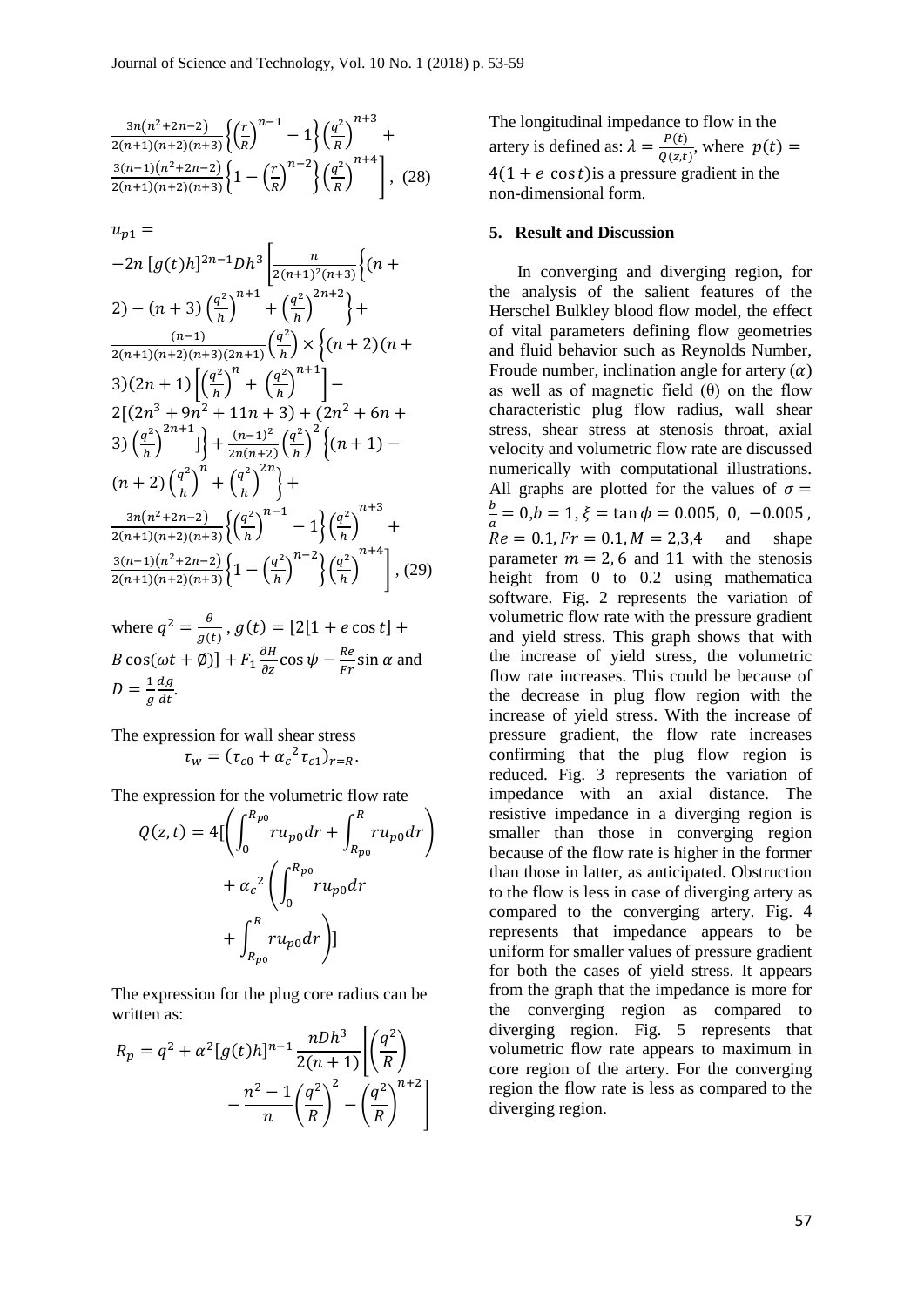

**Fig. 2** Variation of volumetric flow rate with a pressure gradient 'e'.



**Fig. 3** Variation of impedance 'A' with an axial distance 'z'.



Fig. 4 Variation of impedance 'A' with pressure gradient 'e'.



**Fig. 5** Variation of volumetric flow rate with the axial distance 'z'.

#### **6. Conclusions**

, under the influence of an inclined magnetic flow rate and impedance in particular<br>situations and some interesting predictions situations and some interesting predictions<br>related to the medical interest has been  $\begin{array}{c|c}\n\hline\n\text{case} & \text{case} \\
\hline\n\text{compared to the accelerated converging artery;}\n\end{array}$ The present study deals with the analysis of flow characteristics of the blood flowing through an inclined stenosed tapered artery field. This investigation can play a vital role in the determination of axial velocity, volumetric related to the medical interest has been analysed. The main findings of the present mathematical analysis are as follows; with the increase of pressure gradient, the flow rate increases confirming that the plug flow region is reduced; obstruction to the flow is less in case of accelerated diverging artery as volumetric flow rate appears to be maximum in the core region of the artery.

#### . **Acknowledgement**

The author is thankful to the college authorities for providing the necessary help.

#### **References**

- 1. Abdullah I. and Amin N., (2010) A micropolar fluid model of blood flow through a tapered artery through a stenosis, *Math. Metn. Appl. Sci*., Vol. 33, pp.1910-1923.
- 2. Neetu Srivastava (2014) Analysis of Flow Characteristics of the Blood Flowing through an Inclined Tapered Porous Artery with Mild Stenosis under the Influence of an Inclined Magnetic Field, *Journal of Biophysics*, Vol. 2014, Article ID 797142, 9 pages.
- 3. Neetu Srivastava (2014) The Casson fluid model for blood flow through an inclined tapered artery of an accelerated body in the presence of magnetic field, *Int. J. Biomedical Engineering and Technology*, Vol. 15, No. 3.
- 4. Abdullah I., Amin N. and Hayat T., (2011) Magnetohydrodynamic effects on blood flow through an irregular stenosis, *Int. J. Num. Meth. Fluid*. Vol. 67, pp. 1624–1636.
- 5. Bodnar T., Sequeira A., and Prosi M., (2011) On the shear-thinning and viscoelastic effects of blood flow